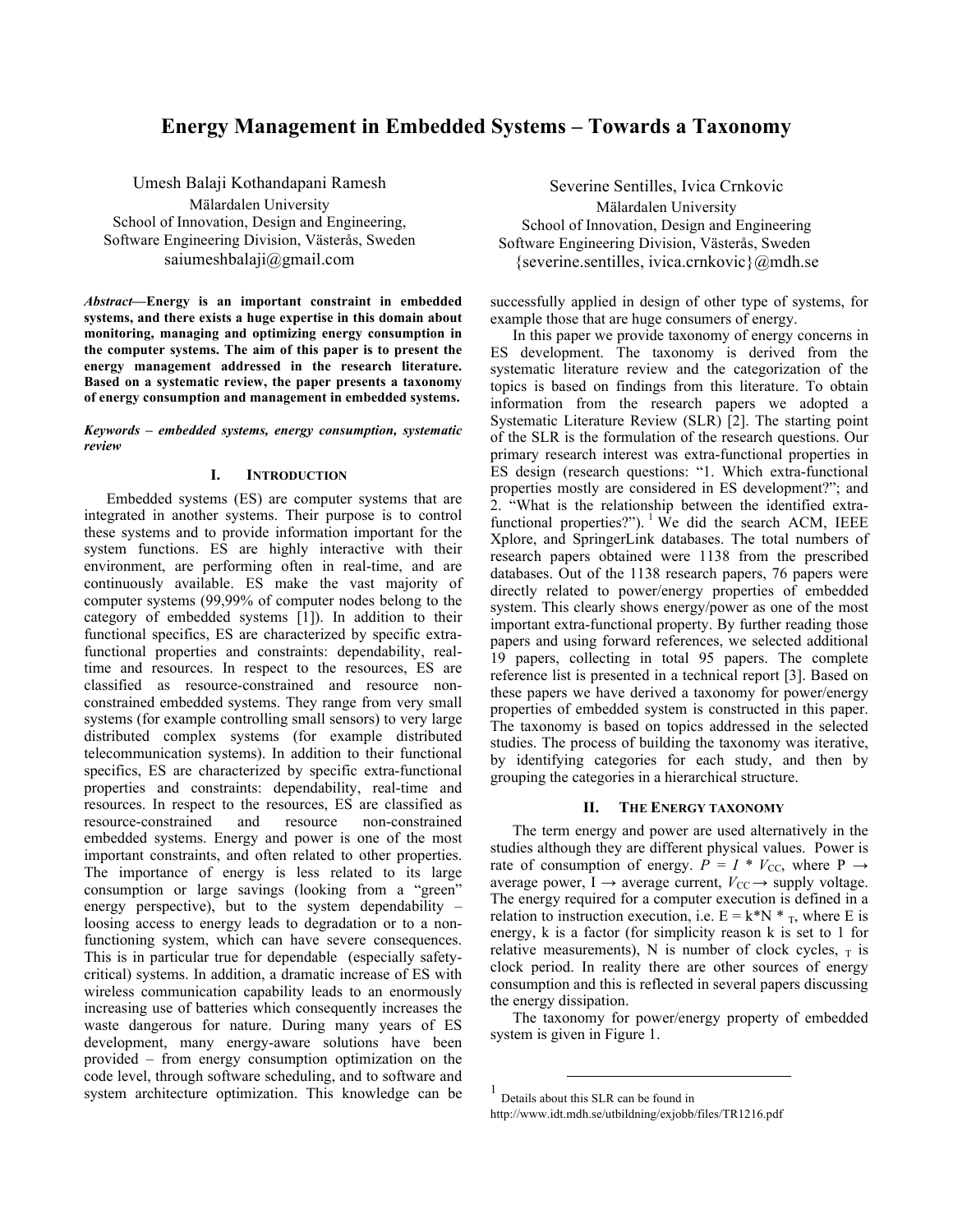

Figure 1 – Taxonomy for power/energy concerns in embedded system design

In the taxonomy we have defined the three main categories: (A) Energy sources, (B) energy dissipation and (C) energy management.

Below we provide a short description of each category and refer to primary studies that address it.

### *A. Energy sources*

The source of energy refers to the origin of energy that is used for the operation and functioning of *the* embedded system. The generation of minimum energy from the power source at any instant should be higher than the maximum energy requirement of the energy utilizing system.

## *B. Energy dissipation*

Energy dissipation refers to the expulsion of the energy from the embedded system. Energy dissipation occurs when the system consumes and utilizes the given energy for its functioning and operation. The following studies address the energy dissipation in general. The energy dissipation is analyzed from both the software and the hardware perspective of the computer system.

# *1) Dissipation from Software.*

Here the power expelled from the software refers to the energy dissipated during the execution of software codes on (i) CPU, (ii) memory, and their (iii) corresponding busses. In addition the switching activity in the CPU causes energy dissipation. The switching activity in the CPU corresponds to load/store instructions, branch instructions and arithmetic instructions. Charging and discharging of the bus lines contributes to the energy dissipate n form the bus. Energy dissipated from the memory unit corresponds to the power amplifier and the charging and discharging of word-line and bit-line capacitances.

# *2) Dissipation from Hardware.*

The studies refer to energy disssipation related to different types of semicondacror technologies (e.g. CMOS)in general, then related to particular hardware component. The total energy dissipated from the memory consists of energy dissipated from the (i) cache decoders, (ii) buses connecting the cache and main memory, (iii) cache cell array, and (iv) main memory. Cache energy dissipation is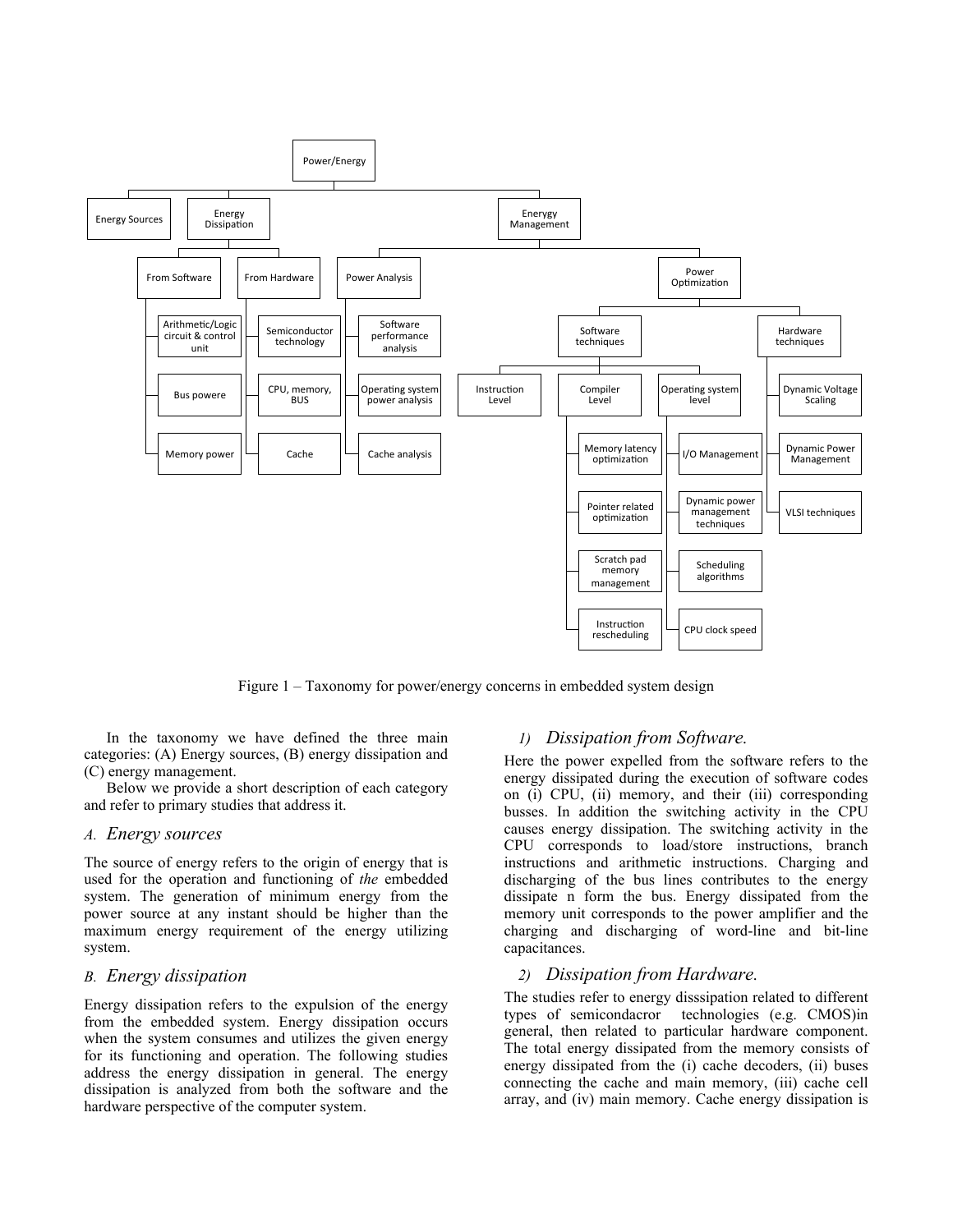based on the energy consumed by row and column decoders, word-lines, bit-lines and sense amplifiers. The energy dissipated from the cache depends on the number of cache misses, number of cache accesses, configuration of the cache and the degree to which energy efficient implementation techniques are followed. The total amount of energy dissipated from a set-associative cache includes the energy dissipated from bit-lines, word-lines, outputlines, address input-lines. Energy dissipated from the bus is influenced by factors such as bus capacitance, number of transactions and switching activity of the bus. The energy dissipated from the CPU depends on the factors such as clock speed of the processor, idle time of the processor and the number of instructions executed per second.

# *C. Energy management*

Managing energy production and consumption include various techniques that are aimed at extending the lifetime of the source of energy which results in longevity of the battery source. Centralized power management technique, dynamic power management technique, static power management technique are certain types of energy management techniques. The management of power is divided into

- 1) power analysis, and
- 2) power optimization.

# *1) Power analysis.*

Analysis of power consumption includes various measurement, experimentation and estimation methodologies and techniques that are used to evaluate and validate the power consumption in a system. Power analysis is used to model the power consumption of the various components of a computer system. These components include processors, memory units and other vital parts of the computer system. This analysis is related to:

- a) software performance,
- b) operation systems,
- c) use of memory cache.

### *a) Software performance*

Software performance analysis is essential to assign different energy inputs to different performance levels of the software. High power consumption is a limiting factor for the performance of the computer system. Software may have different performance levels depending on the application. Thus, assigning the precise energy input helps to optimize the energy depending on the energy requirement of the software based on its context and application.

### *b) Operation systems*

Operating systems power analysis is essential for process and resource scheduling, choosing between different options of energy efficient operating systems.

### *c) Cache*

Cache power analysis is important since a large amount of energy consumed by CPU goes to cache memory as cache memory is an integral part of the processor.

Surprisingly enough, operation system analysis is not as present in the literature as expected.

## *2) Power optimization.*

The power optimization techniques are aimed at minimizing the energy consumption, either as total energy, average energy consumptions, and minimum and maximum (peaks) consumption in time units. In particular use of power with minimum energy budget and availability.

The power optimization can be achieved through

- a) software techniques, and
- b) hardware techniques.
- *a) Software Techniques.*

The software power optimization techniques are applied at the consumer level in order to minimize the energy consumption by means of software. Instruction reordering and by this a generation of energy efficient code are some of the examples for software power optimization.

The software optimization techniques include optimization on the  $(a,1)$  instruction level,  $(a.2)$  compiler level, and (a.3) operating system level.

*a.1) Instruction level:* The information obtained from instruction level analysis is used to allocate precise power budget to a particular program.

*a.2) Compiler level:* Since a compiler plays an essential role in the run time behavior of an application (determines the type, order and number of instructions executed), it has a large impact on the energy consumption. There are certain specific techniques used in a compiler to achieve lower energy consumption, mostly related to the synthesis and compiler optimization techniques. These are Memory latency optimization, pointer related optimization, scratch-pad memory optimization, and instruction rescheduling.

Latency reducing transformations and latency hiding transformations are two techniques for compiler level latency optimizations. The former technique modifies program access pattern and memory layout of variables. The latter technique optimizes data locality in order to minimize the number of access to particular level in the memory hierarchy that needs longer access time. Memory latency optimization has significant impact on the energy consumption.

Compiler level pointer related optimization is implemented in hardware and software level. The technique used in hardware level related to *pointer synthesis* and the technique used in software level is *data layout transformation*. The processes followed in data layout transformation are "splitting into individual arrays", "clustering algorithm", "cost computation".